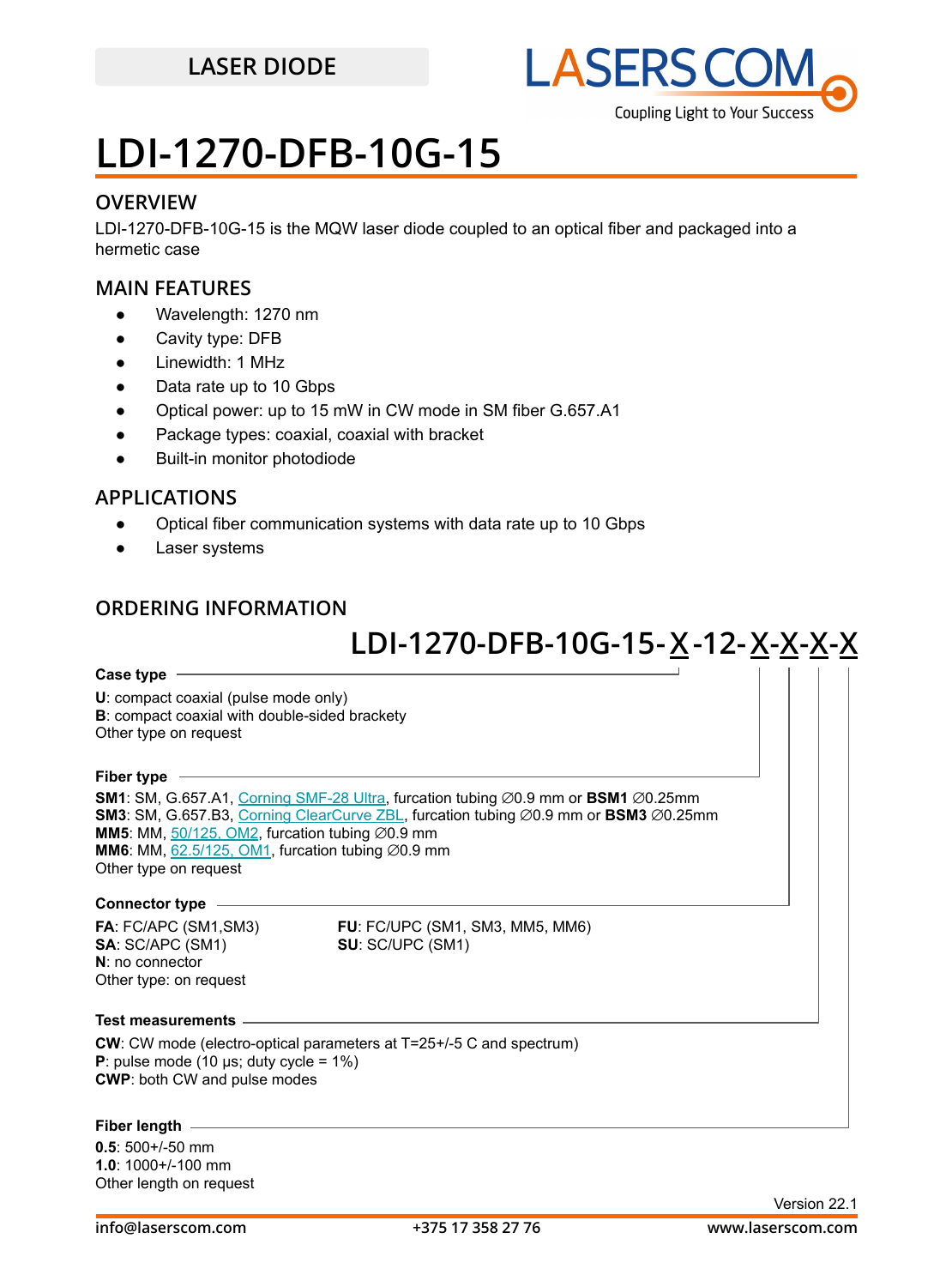

# **LDI-1270-DFB-10G-15**

### **ABSOLUTE MAXIMUM RATINGS**

| <b>Parameter</b>            |                  | Value       | Unit | <b>Conditions</b> |
|-----------------------------|------------------|-------------|------|-------------------|
| Laser diode forward current | 'FL              | 105         | mA   | <b>CW</b>         |
| Laser diode reverse voltage | $V_{RL}$         | 2           | v    |                   |
| Photodiode reverse voltage  | $V_{RP}$         | 20          | v    |                   |
| Photodiode forward current  | 'Fp              | 2           | mA   |                   |
| Operating temperature       | $T_{OP}$         | -40 - +85   | °C   | Package U, B      |
| Storage temperature         | $^{\bullet}$ stg | $-40 - +85$ | °C   |                   |
| Soldering temperature       | sold             | 260         | °C   | Max. 10 seconds   |

### **ELECTRICAL-OPTICAL CHARACTERISTICS (T = 25 °C)**

| <b>Parameter</b>               |                   | <b>MIN</b> | <b>TYP</b>     | <b>MAX</b> | <b>Unit</b>           | <b>Conditions</b>                                       |
|--------------------------------|-------------------|------------|----------------|------------|-----------------------|---------------------------------------------------------|
| Wavelength                     | $\lambda$         | 1265       | 1270           | 1275       | nm                    | $CW$ , $P = 15$ mW                                      |
| Spectral width                 | $\Delta\lambda$   |            | 0.12           |            | nm                    | CW, P = 15 mW, -20 dB, OSA                              |
| Spectral width                 | $\varDelta f$     |            | 1              |            | <b>MHz</b>            | CW, $P = 15$ mW, delayed self-<br>heterodyne method     |
| Wavelength-temperature coeff.  | $d\lambda/dT$     |            | 0.10           |            | $nm$ <sup>o</sup> $C$ |                                                         |
| Side-mode suppression ratio    | <b>SMSR</b>       | 40         | 55             |            | dB                    | $CW, P = 15$ mW                                         |
| Threshold current              | $I_{th}$          |            | $\overline{7}$ | 10         | mA                    | <b>CW</b>                                               |
| Operating current              | 'op               |            | 90             | 100        | mA                    | $CW$ , $P = 15$ mW, SM1                                 |
| Slope efficiency               | $S_e$             | 0.13       | 0.20           |            | W/A                   | CW, SM1                                                 |
| Operating voltage              | $V_{op}$          |            | 1.5            | 2.0        | V                     | $CW$ , $P = 15$ mW                                      |
| Tracking error                 | $E_{\rm r}$       |            | 0.4            | 0.6        | dB                    | CW, P = 3 mW; T = -40 $\div$ +80 °C,<br>SM <sub>1</sub> |
| Rise and fall times            | $t_{r}$ , $t_{r}$ |            |                | 50         | ps                    | 20%-80%, package U, B                                   |
| RF frequency limit             | $f_r$             |            | 18             |            | <b>GHz</b>            | $lop = 30 mA$                                           |
| Monitoring output current (PD) | $I_m$             | 0.2        | 0.8            | 1.5        | mA                    | CW, P = 15 mW, $V_{rel}$ = 5V                           |
| Dark current (PD)              | $I_{d}$           |            |                | 100        | nA                    | $V_{\text{rd}}$ = 1 V                                   |

Pulse mode: pulse duration 10  $\mu$ s; duty cycle = 1%

Tracking error E<sub>r</sub> = max |10 lg [P(T)/P(25°C)]]|, I<sub>m</sub>= const, T = T<sub>min</sub>÷ T<sub>max</sub>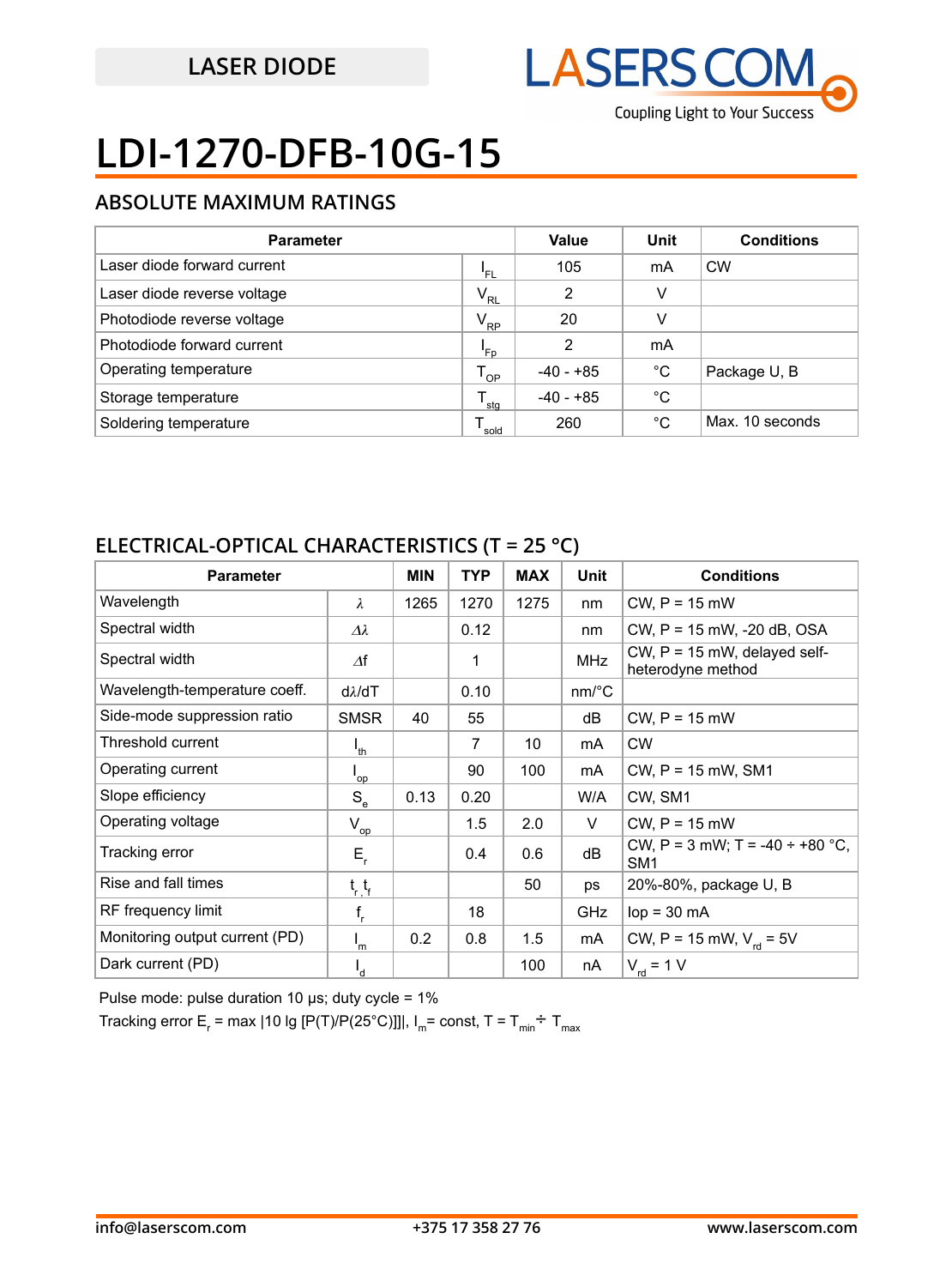

## **LDI-1270-DFB-10G-15**







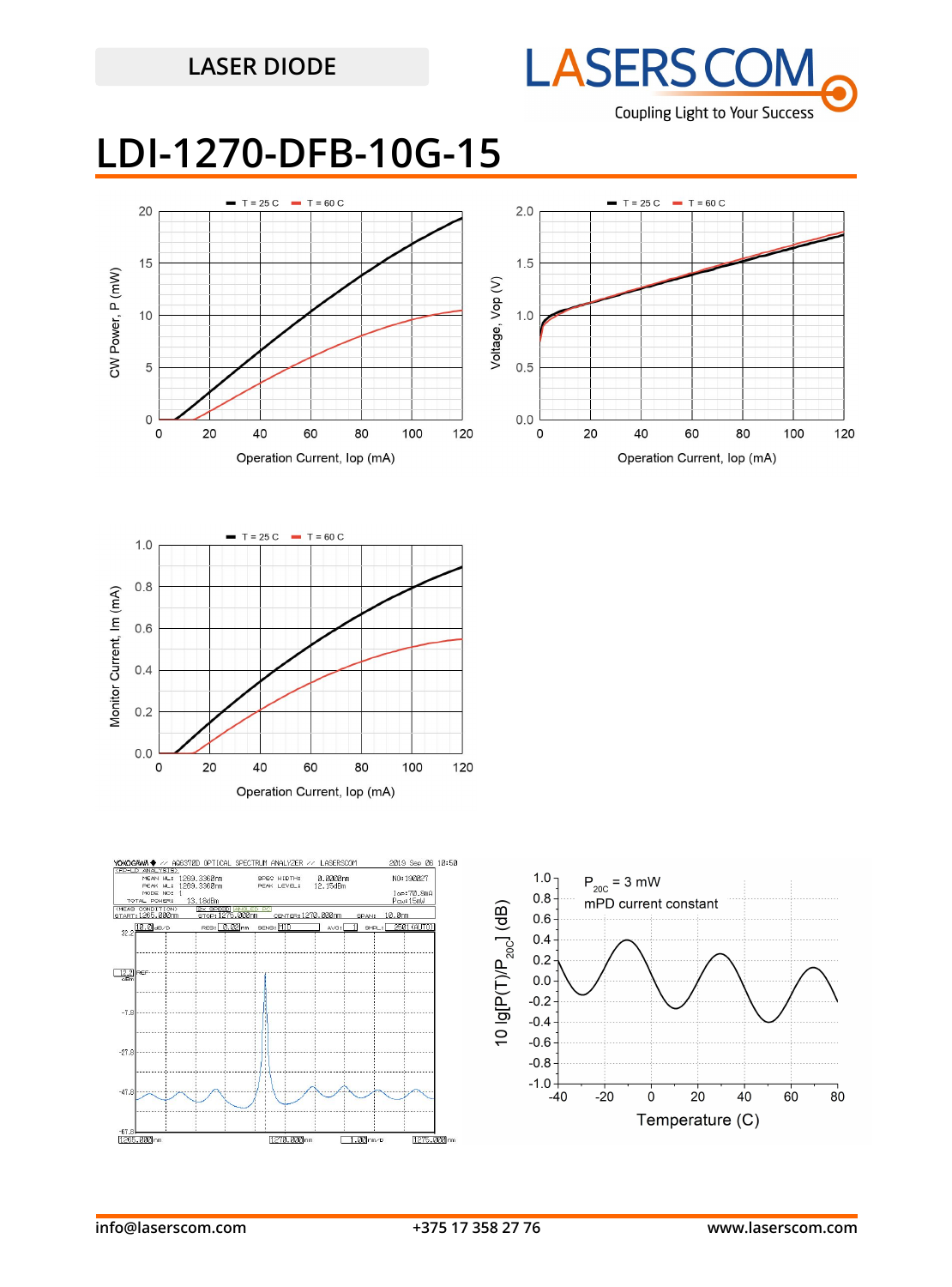

## **LDI-1270-DFB-10G-15**